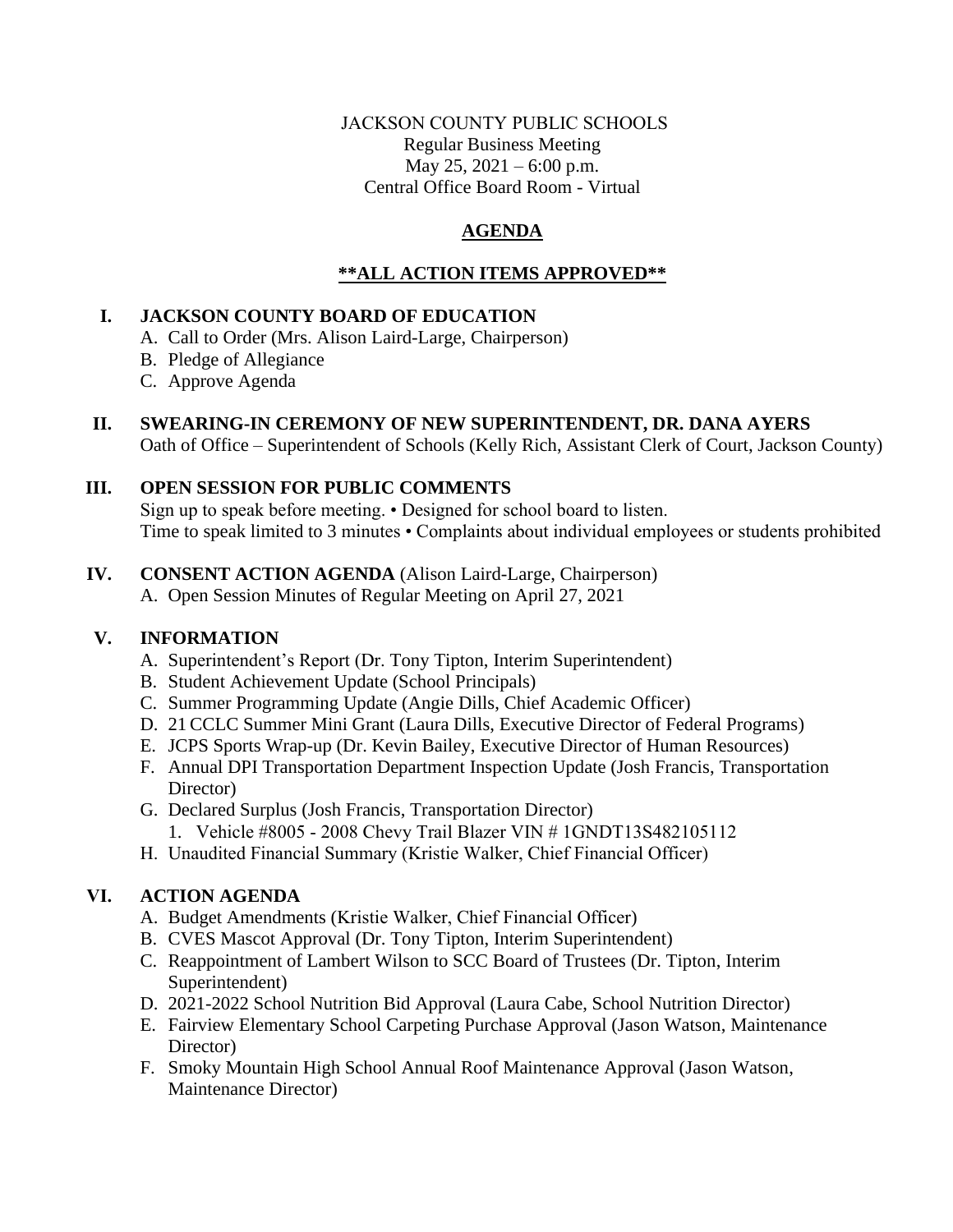- G. NC Vocational Rehabilitation Services Third Party Budget Agreement (Kelly Doppke, Student Support Services Director)
- **VII. CLOSED SESSION – Pursuant to G.S. 143.318.11 for the following purposes: under subsection; (a) (1) to prevent the disclosure of privileged or confidential personnel information pursuant to G.S. 115C-319-321 and (a) (3) to discuss matters protected by the attorney-client privilege.**

### **VIII. PERSONNEL ACTION AGENDA**

### **Employee Recommendations:**

- 1. Alcantar, Elena School Nutrition Assistant, BRS
- 2. Ayers, Chloe Afterschool Assistant, FES
- 3. Bollinger, Anthony Technology Technician I, Central Office
- 4. Brown, Rebecca EC Teacher, CVES
- 5. Clayton, Heather Teacher, SMHS
- 6. Dills, Alexis Teacher, FES
- 7. Dodson, Kaitlyn Teacher, SMES
- 8. Hammer, Kelly EC Teacher, CVES
- 9. Hilliard, Amanda Teacher, SMHS
- 10. Larsen, Alex Band Director-Instructor, SMHS
- 11. Massey, Garrison Teacher, SMHS
- 12. Mathis, Cassandra "Sandy" Office Receptionist, FES
- 13. McAllister, Carla Teacher, FES
- 14. Morris, McKinley Teacher, SMHS
- 15. Moss, Keagan Afterschool Assistant, FES
- 16. Olson, Christi Afterschool Assistant, CVES
- 17. Parham, Carleen School Data Manager, FES
- 18. Rockwell, Annette Speech Language Pathologist, BRS and BREC
- 19. Smithdeal, Erica Student Support Specialist, BRS and BREC
- 20. Thomas, Christopher Temporary Technology Technician I, Central Office
- 21. Wright, Heather Teacher, SMHS

#### **Employee Recommendations – Summer Academic Program**

- 1. Allen, Laura Summer Academic Program Teacher, FES
- 2. Austin, Kayla Summer Academic Program Occupational Therapist, District
- 3. Ayers, Chloe Summer Academic Program Teacher Assistant, FES
- 4. Barlowe, Rebecca Summer Academic Program Teacher, FES
- 5. Barr, Joanna Summer Program EC Teacher Assistant, FES
- 6. Bowers, Amanda Summer Academic Program Nurse, FES/BR/SMHS
- 7. Brown, Abbey Summer Academic Program Teacher, FES
- 8. Brown, Laura Summer Program McKinney Vento Support, All Schools
- 9. Bryson, Kim Summer Program Teacher, SMHS
- 10. Buchanan, Becky Summer Program EC Teacher Assistant, FES
- 11. Cauley, Cleis Summer Academic Program ESL Teacher, FES
- 12. Clayton, Heather Summer Academic Program Teacher, FES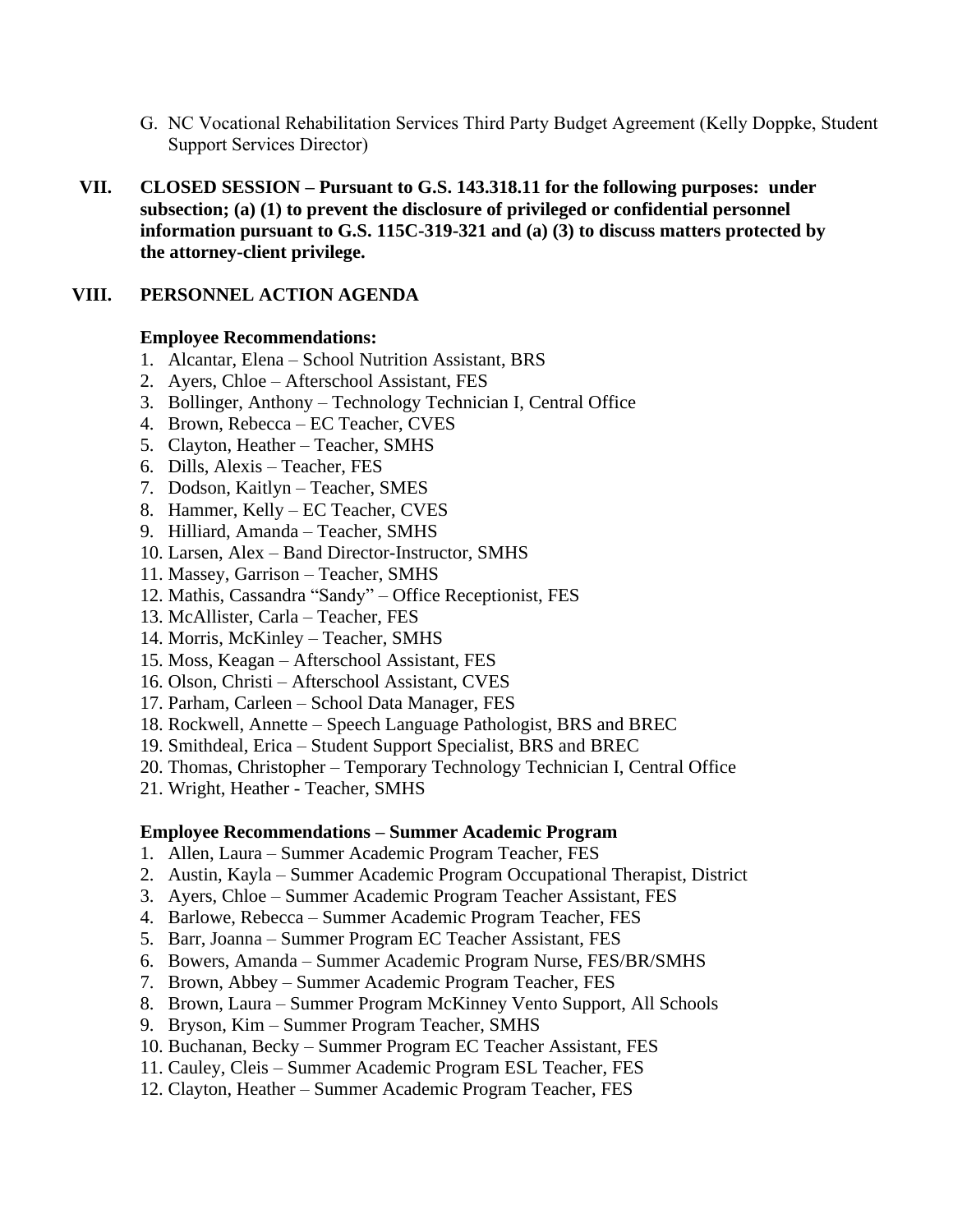13. Cleaveland, Lisa – Summer Program Teacher, FES 14. Cleaveland, Mikayla – Summer Program Teacher, FES 15. Cochran, Trevor – Summer Academic Program Teacher Assistant, FES 16. Cody, Carley – Summer Program Assistant, FES 17. Copeland, Heather – Summer Academic Program EC Teacher, SMHS 18. Cowan, Kheri – Summer Program Supervisor, BRS 19. Cox, Lora – Summer Academic Program Student Support Specialist, FES 20. Cox, Rachel – Summer Program Speech Language Pathologist, FES, SMHS, BRS 21. Crawford, Nancy – Summer Academic Program Teacher, FES 22. Crisp, Rayna – Summer Academic Program Teacher, FES 23. Dean, Lisa – Summer Academic Program ESL Teacher, FES 24. Debord, April – Summer Academic Program ESL Teacher, FES 25. Dengler, Ty – Summer Program Teacher, SMHS 26. Dierks, Mary – Summer Program McKinney Vento Support, All Schools 27. Dills, Alexis – Summer Academic Program Teacher, FES 28. Dodson, Kaitlyn – Summer Program Teacher, FES 29. Doolittle, Hannah – Summer Academic Program Teacher Assistant, FES 30. Fiskeaux, Kim – Summer Academic Program Teacher, FES 31. Fouts, Amanda – Summer Academic Program Teacher, FES 32. Foxx, Kieran – Summer Academic Program School Psychologist, District PK 33. Giles. Petra – Summer Academic Program PK Coordinator, District PK 34. Haigler, Shirley Melissa – Summer Program Teacher, SMHS 35. Hammer, Kelly – Summer Academic Program EC Teacher, FES 36. Hendershot, Sarah – Summer Academic Program Teacher, FES 37. Holden, Josie – Summer Academic Program Teacher, BRS 38. Holt, Kristin – Summer Program Teacher, SMHS 39. Houtzer, Deborah – Summer Academic Program Teacher, BRS 40. Howell, Wendy – Summer Academic Program Teacher, FES 41. Howerton, Caleigh – Summer Academic Program Teacher Assistant, FES 42. Huckabee, Lori – Summer Program EC Teacher Assistant, SMHS 43. Hunter, Kristal – Summer Academic Program Teacher, BRS 44. Johnson, Crystal – Summer Academic Program Teacher, FES 45. Kennedy, Paula – Summer Program McKinney Vento Support, All Schools 46. Kostak, Abigail – Summer Academic Program Teacher, FES 47. Longanecker, Crystal – Summer Program EC Teacher Assistant, FES 48. Macke, Stacy – Summer Program McKinney Vento Support, All Schools 49. Manring, Rebecca – Summer Academic Program Teacher Assistant, FES 50. Martin, Jessica – Summer Program Teacher Assistant, FES 51. Martin, Kirstyn – Summer Academic Program Teacher, FES 52. Martinko, Sarah – Summer Program ESL Teacher, BRS 53. Mastrolia, Christy – Summer Academic Program Teacher Assistant, BRS 54. McKee, Jennifer – Summer Academic Program Teacher, BRS 55. McPherson, Adrienne – Summer Academic Program EC Teacher, FES 56. Meyers, Sarah – Summer Program EC Teacher Assistant, SMHS 57. Miller, Ashley – Summer Academic Program School Counselor, FES 58. Miller, Carly – Summer Academic Program Teacher Assistant, FES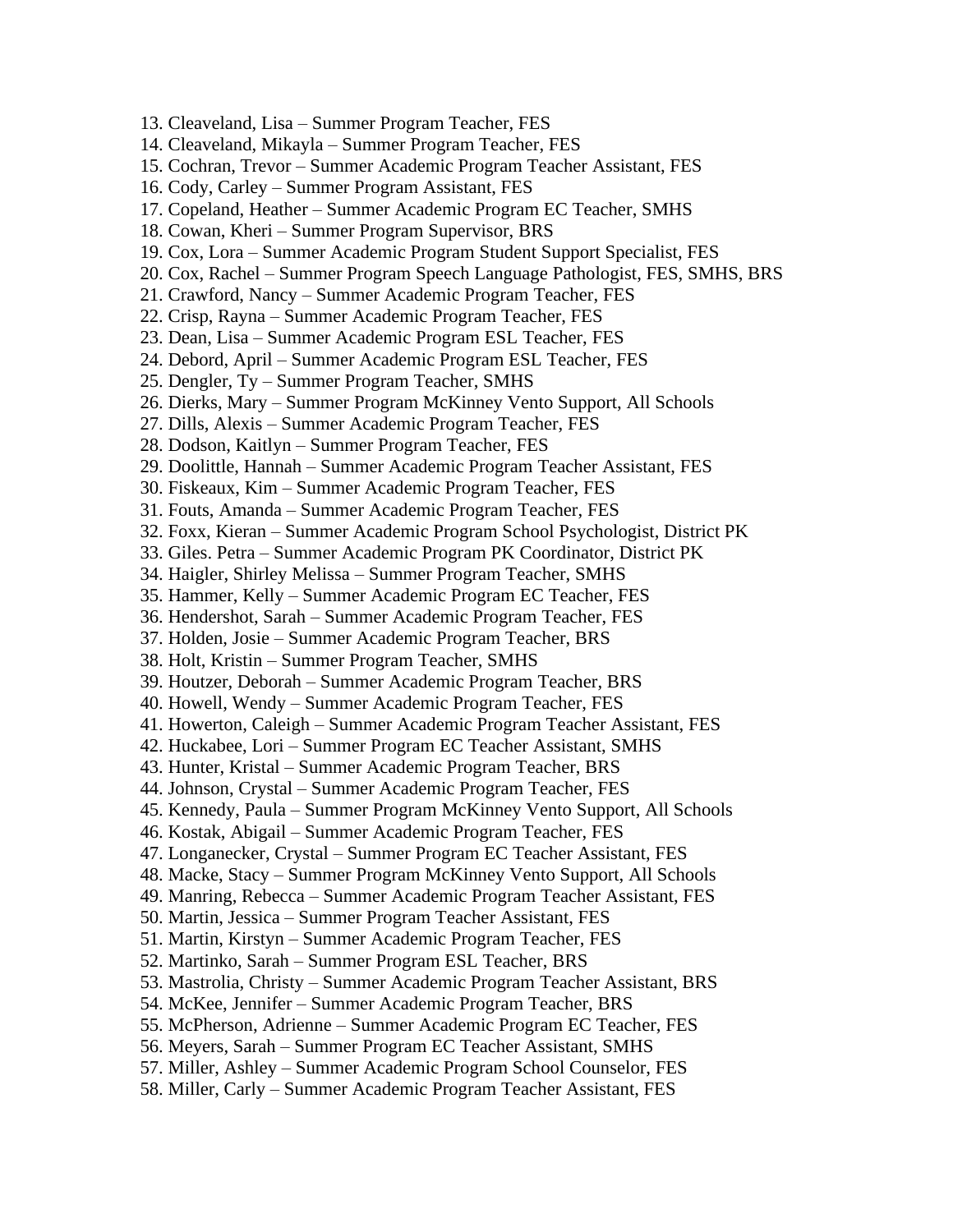- 59. Montesano, Stefani Summer Academic Program Teacher Assistant, FES
- 60. Mulligan, Bekah Summer Academic Program EC Teacher, FES
- 61. Nordmann, Clare Summer Academic Program OT Assistant, District PK
- 62. Olson, Christi Summer Academic Program EC Teacher Assistant, FES
- 63. Owen, Tammy Summer Program EC Teacher Assistant, BRS and BREC
- 64. Painter, Mikaela Summer Academic Program EC Teacher, FES
- 65. Pechman, Rebecca Summer Academic Program Teacher Assistant, FES
- 66. Plemmons, Shaunna Summer Program EC Teacher, FES
- 67. Pippio, Michelle Summer Academic Program CNA, BRS
- 68. Pope, Jeff Summer Program Teacher, SMHS
- 69. Powell, Angela Summer Academic Program Nurse, FES/BRS/SMHS
- 70. Proffitt, Virginia Summer Program Teacher, BRS
- 71. Reece, Gretchen Summer Academic Program EC Teacher, FES
- 72. Robinson, Sandra Summer Program Teacher, FES
- 73. Rockwell, Annette Summer Program Speech Language Pathologist, BRS and BREC
- 74. Sessoms, Todd Summer Academic Program Teacher, FES
- 75. Sizemore, Brenda Summer Academic Program Teacher Assistant, FES
- 76. Sloan, Patricia Summer Program EC Teacher Assistant, FES
- 77. Smithdeal, Erica Summer Program McKinney Vento Support, All Schools
- 78. Solesbee, Drew Summer Academic Program Teacher, FES
- 79. Stiles, Maria Summer Academic Program Teacher, FES
- 80. Swartzwelder, Katie Summer Academic Program Teacher, FES
- 81. Watkins, Rebekkah Summer Academic Program Teacher Assistant, BRS
- 82. Watkins, Susan Summer Academic Program Teacher, BRS
- 83. Watson, Katlin Summer Academic Program Teacher Assistant, FES
- 84. Watson, Josh Summer Program Supervisor, FES
- 85. Westwood, Nicole Summer Academic Program Teacher, BRS
- 86. Whisnant, Holly Summer Academic Program Supervisor, FES
- 87. Woodring, Leah Summer Academic Program CNA, FES
- 88. Xiong, Rose Summer Academic Program Teacher Assistant, FES
- 89. Young, Lyndsi Summer Program EC Teacher Assistant, FES

#### **Employee Recommendations – Summer Academic Program - Enrichment**

- 1. Ayling, Leigh Summer Academic Program Enrichment Teacher, FES
- 2. Cauley, Jonathan Summer Academic Enrichment Program Teacher, FES
- 3. Edmonds, Genia Summer Academic Program Enrichment Teacher, FES
- 4. Greene, Heather Summer Academic Program Enrichment Teacher, BRS and FES
- 5. Hall, Sarah Summer Academic Program Enrichment Teacher, BRS
- 6. Hudson, Stephanie Summer Program Enrichment Teacher, FES
- 7. Medford, Julia Summer Academic Program Enrichment Teacher, FES
- 8. Moses, Kathryn Summer Academic Enrichment Program, FES
- 9. Steinel, Ashley Summer Academic Program Enrichment Teacher, FES and BRS

#### **Employee Resignations:**

- 1. Bailey, Dr. Kevin Executive Director of Human Resources
- 2. Carter, Rebecca Teacher, CVES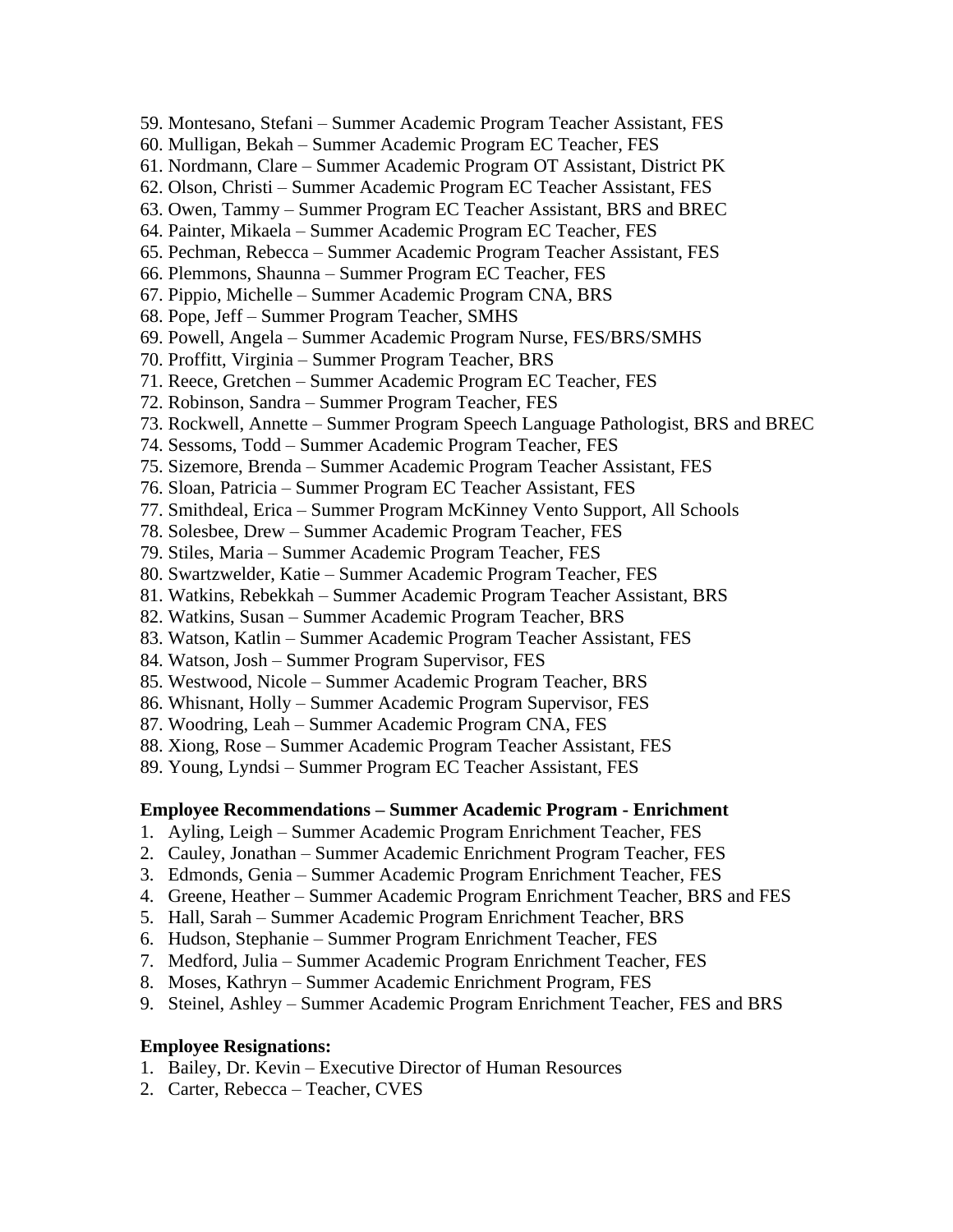- 3. Clayton, Amber EC Teacher Assistant, SCES
- 4. Cope, Mary Jo Teacher, JCEC
- 5. Cunningham, Brittany Teacher, SMHS
- 6. Doolittle, Hannah Afterschool Director, CVES
- 7. Jones, Eva Drivers Education Instructor, Bus Garage
- 8. Karup, Aimee Student Data Manager, FES
- 9. Matthews, Brooke Instructional Assistant, FES
- 10. Mercier, Anna Teacher, CVES
- 11. Norman, Adrianna Teacher, FES
- 12. Parker, Lindsey Teacher, CVES
- 13. Speir, Ashley Teacher, FES
- 14. West, Heidi Teacher, SMHS
- 15. Westwood, Nicole Teacher, BRS
- 16. Wilson, Stephanie School Nutrition Assistant, BRS
- 17. Young, Eleanor Teacher, BREC

#### **Employee Retirements:**

1. Gentry, Julie – Teacher, SMHS

#### **Special Requests:**

1. Pruett, Tonya – Withdrawal of Leave Request

#### **Staff, Non-Staff and Returning Coach Recommendations:**

- 1. Ashe, Jimmy Assistant Coach JV Football, SMHS Returning Non-Staff
- 2. Boone, Jerrod Assistant Coach Varsity Football, SMHS Returning Staff
- 3. Boone, Jerrod Assistant Coach Varsity Men's Basketball, SMHS Returning Staff
- 4. Brindley, Ricky Head Coach Varsity Football, SMHS Returning Staff
- 5. Brown, Stephen Head Coach Varsity Men's Soccer, SMHS Returning Staff
- 6. Capps, Zeb Head Coach JV Football, SMHS Returning Staff
- 7. Capps, Zeb Head Coach JV Men's Basketball, SMHS Returning Staff
- 8. Carnes, Scotti Head Coach Varsity Cheer, SMHS Returning Non-Staff
- 9. Dengler, Ty Assistant Coach Varsity Football, SMHS Returning Staff
- 10. Doolin, Ashley Head Coach Varsity Women's Tennis, SMHS Returning Non-Staff
- 11. Dunford, Ollin Head Coach Varsity Women's Basketball, SMHS Returning Non-Staff
- 12. Elkins, Brittany Assistant Coach Varsity Boys Soccer, BREC Returning Staff
- 13. Ellsworth, Marissa Assistant Coach JV Women's Basketball, SMHS Returning Non-Staff
- 14. Eyler, Jim Assistant Coach Varsity Tennis, SMHS Returning Non-Staff
- 15. Frizzell, Nathan Head Coach Men's Cross Country, SMHS Returning Staff
- 16. Melvin, Jason Head Coach JV Women's Basketball, SMHS Returning Non-Staff
- 17. Moody, Madison Assistant Coach Varsity Cheer, SMHS Returning Non-Staff
- 18. Moody, Tony Head Coach District Middle School Football, SMHS Returning Non-**Staff**
- 19. Orr, Kelli Head Coach JV Cheer, SMHS Returning Non-Staff
- 20. Phillips, Adam Head Coach Women's Cross Country, SMHS Returning Staff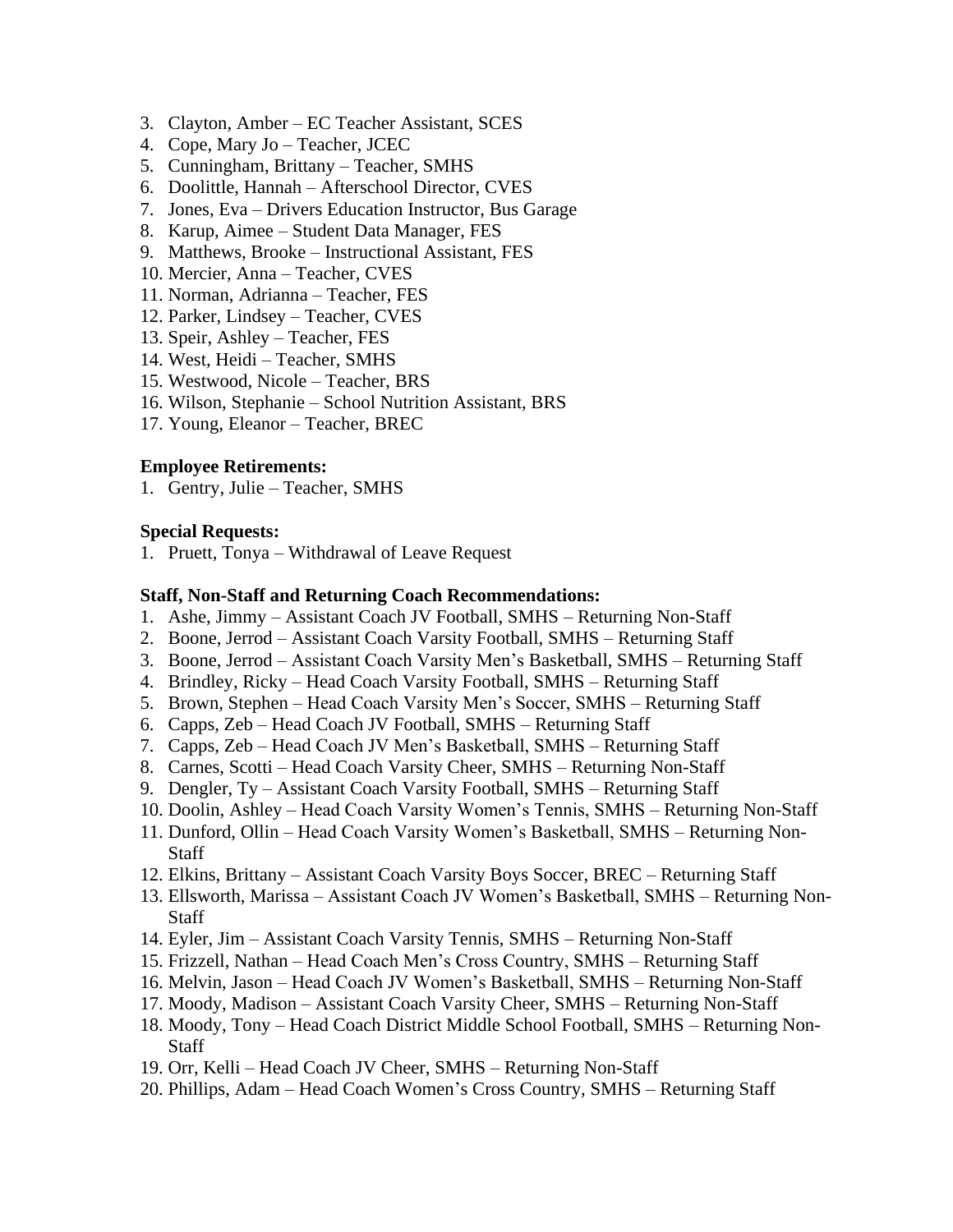21. Pressler, Nick – Head Coach Varsity Boys Soccer, BREC – Returning Staff

- 22. Quinn, Tony Assistant Coach Varsity Football, SMHS Returning Non-Staff
- 23. Reece, Elijah Head Coach Varsity Boys Basketball, BREC Returning Staff
- 24. Roberson, Lane Assistant Coach District MS Football, SMHS Returning Non-Staff
- 25. Roberson, Mark Assistant Coach District MS Football, SMHS Returning Non-Staff
- 26. Schenk, Hailey Assistant Coach JV Cheer, SMHS Returning Non-Staff
- 27. Shuler, Pam Assistant Athletic Director Sprint, SMHS Returning Staff
- 28. Steinel, Ashley Head Coach Varsity Volleyball, BREC Returning Staff
- 29. Williams, Shane Assistant Coach Varsity Football, SMHS Returning Staff

### **Administrator and Director Contract Renewals:**

- 1. Cook, Jill
- 2. Dills, Laura
- 3. Kantz, Kathryn
- 4. Treadway, Mike
- 5. Watson, Jason

### **Teacher Contract Renewals:**

### **Board of Education**

1. Crews, Meagan

### **Blue Ridge Early College**

- 1. Accardo, Nicholas
- 2. Clare, Reanna
- 3. Kennedy, Paula
- 4. Lanford, Gerald
- 5. Reece, Elijah
- 6. Sudia, Lee
- 7. Winston, Amy

## **Blue Ridge School**

- 1. Holden, Josie
- 2. Reece, Gretchen
- 3. Schrader, Kristin
- 4. Smithdeal, Erica
- 5. Steward, Donna

## **Cullowhee Valley Elementary School**

- 1. Algeo, Melissa
- 2. Boaz, Brittany
- 3. Boughman, Kimberly
- 4. Brown, Abbey
- 5. Fritts, Kristin
- 6. Kostak, Abigail
- 7. Pierce, Joshua
- 8. Pitcher, Beth
- 9. Pollack, Brad
- 10. Smyrl, Joshua
- 11. Walawender, Cassandra

### **Fairview Elementary School**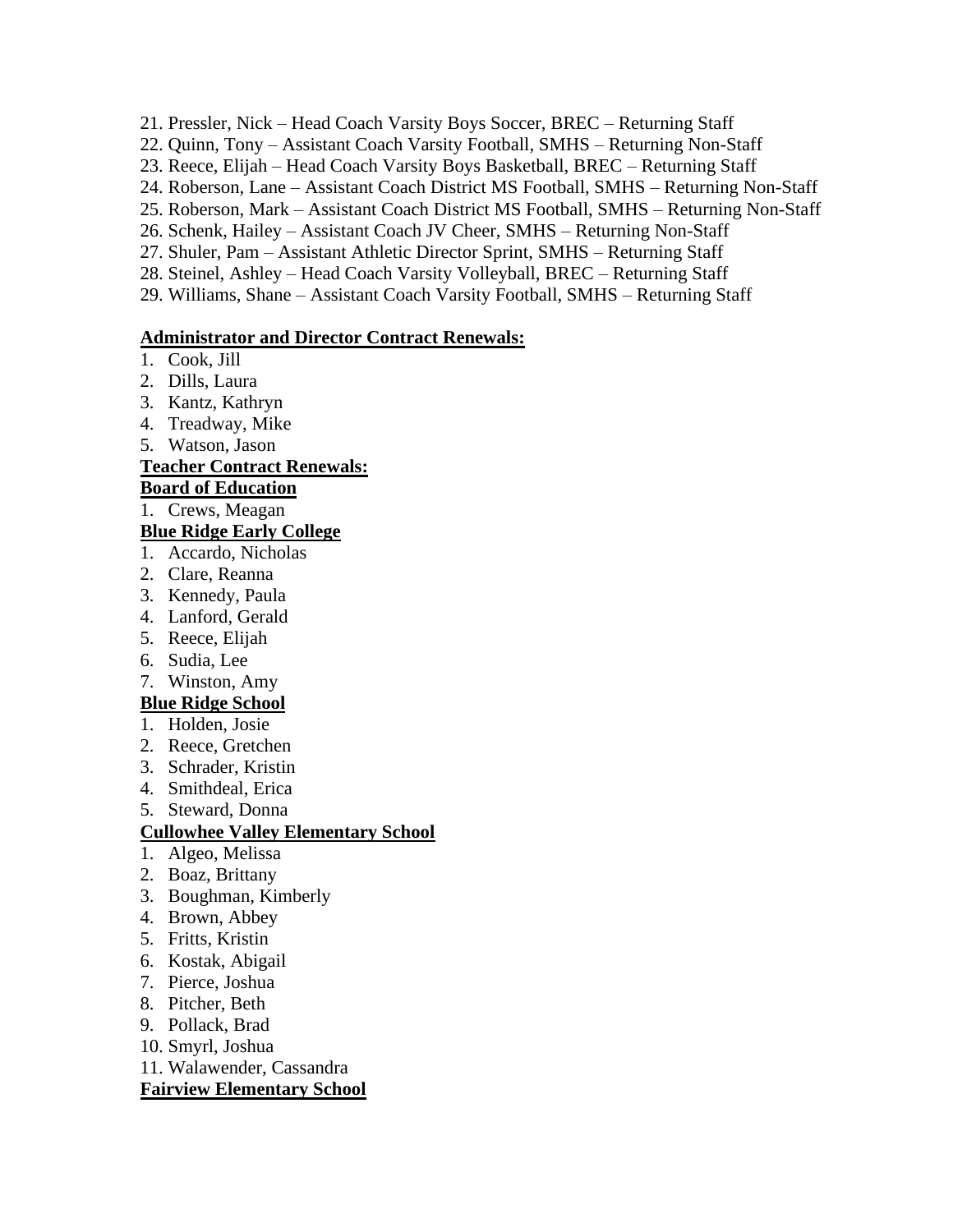- 1. Barlowe, Rebecca
- 2. Crawford, Nancy
- 3. Derks, Mary
- 4. Geary, Erika
- 5. Greene, Heather
- 6. Martin, Kirstyn
- 7. Montieth, Kathryn
- 8. Mulligan, Tyler
- 9. Pressley, Sara
- 10. Sullivan, Hannah
- 11. Thompson, Julie

## **Jackson Community School**

- 1. Dills, Monica
- 2. Gilchrist, Marjorie
- 3. Hardin, Benjamin
- 4. McCoy, William

## **Jackson County Early College**

- 1. Fonseca, Amanda
- 2. Hallman, Sabrina

### **Scotts Creek Elementary School**

- 1. Callaway, Molly
- 2. Copeland, Heather
- 3. Gunter, Gertrude
- 4. Irons, Tiffiney
- 5. Jones, Krista
- 6. Long, Michelle
- 7. Martin, Hannah
- 8. Medford, Sydney
- 9. Medford, Julia
- 10. Powell, Grace
- 11. Queen, Mackenize
- 12. Trempe, Andrea

### **Smokey Mountain Elementary School**

- 1. Brower, Brittany
- 2. Brown, Sadie
- 3. Cherry, Gina
- 4. Cox, Rachel
- 5. Miller, Scott
- 6. Phillips, Trina
- 7. Sink, James

### **Smoky Mountain High School**

- 1. Berryhill, Suzanne
- 2. Boone, Jerrod
- 3. Brindley, Richard
- 4. Capps, Zebulon
- 5. Chavis, Martha